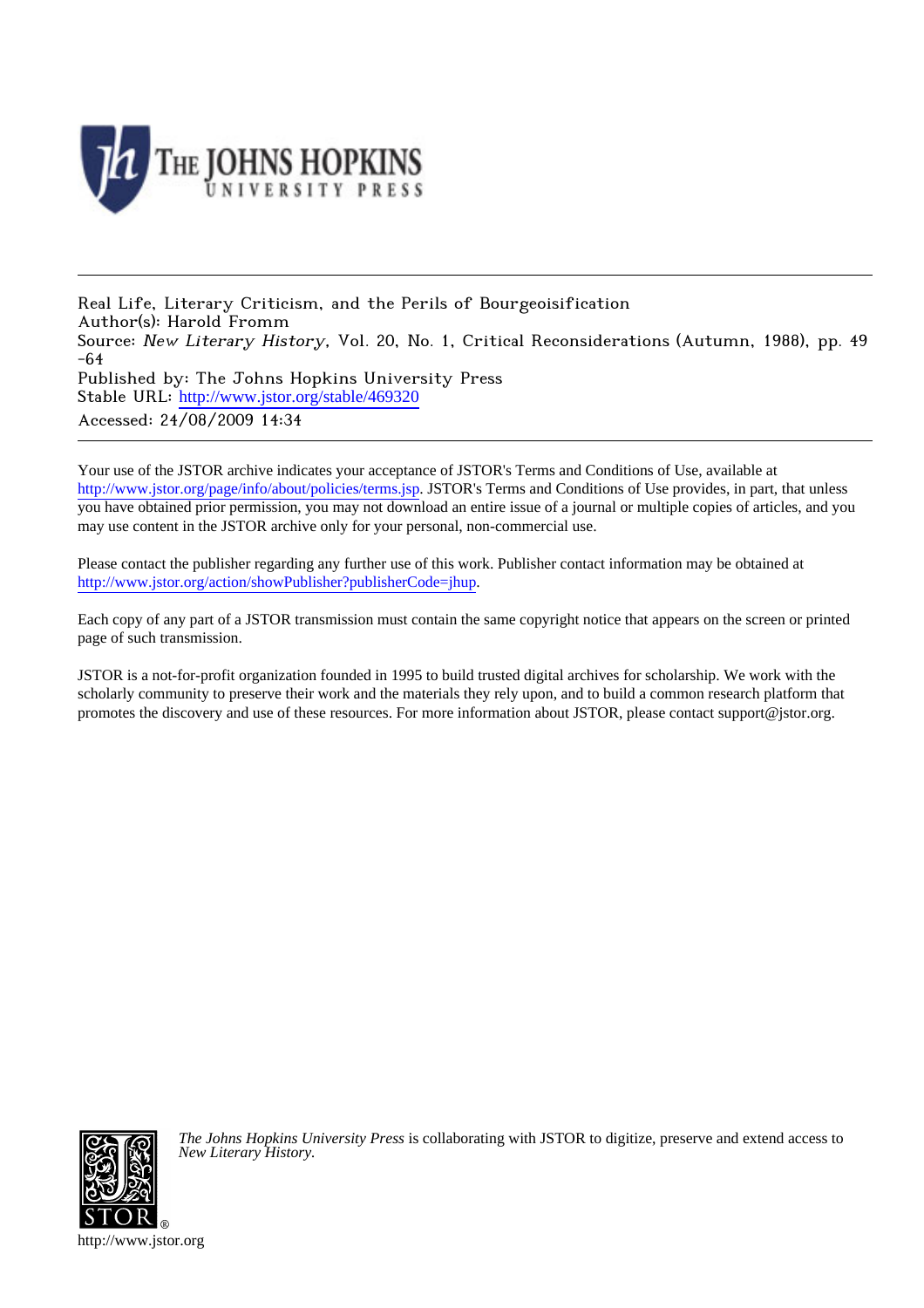## **Real Life, Literary Criticism, and the Perils of Bourgeoisification**

## **Harold Fromm**

**IT IS HARD TO DOUBT that the vast majority of literary works were produced as expressions of passionate involvement with life rather than as aesthetic objects. The notion of a purely aesthetic artifact intended to be "art" is, in any case, a relatively recent one in the history of civilization, and the veneration of the artist as a unique**  individual soul—rather than as an agent of transcendence or the state-is a post-Enlightenment product. Ancient cave drawings, **Roman sculpture and friezes, medieval paintings, early music and literature were practical artifacts intimately tied up with the aims and qualities of daily life, more often than not religious or political "speech acts," and later on, as in the case of Shakespeare and his contemporaries, entertainment and sources of livelihood. On the other hand, what distinguishes these products from those we regard as nonaesthetic are the curious supererogatory skills of their producers, skills that seem not to be immediate agencies in the affairs of birth, copulation, and death-or even money-grubbing. This extra element of "play," this "purposiveness without purpose," lifts these works out of the realm of lived life into a more expansive and pleasure-oriented universe. Atheists can listen to Bach's Mass in B Minor with as much gratification as the devout, while yuppies can hang reproductions of cave paintings on their walls even though they have no anxieties about their status with the gods. In a word, even the most practical specimens of what we decide to call "art" are perceived as having an aesthetic dimension that makes them the art we claim them to be. Nor need the artist even have intended to exhibit a skillin-itself divorced from his practical goal, as long as such a skill seems to shine out from his artifact.** 

**Although there will always be people who become interested in these media in themselves-the languages, methods, or skills whereby lived life undergoes aesthetic transmutation-when intellectual or aesthetic analysis takes place too soon after the artifacts have been expressed as "life" (and a fortiori while they still have currency as "life"), such attention to secondary qualities is apt to seem decadent, Alexandrine, or positively sacrilegious. For the customary pattern has**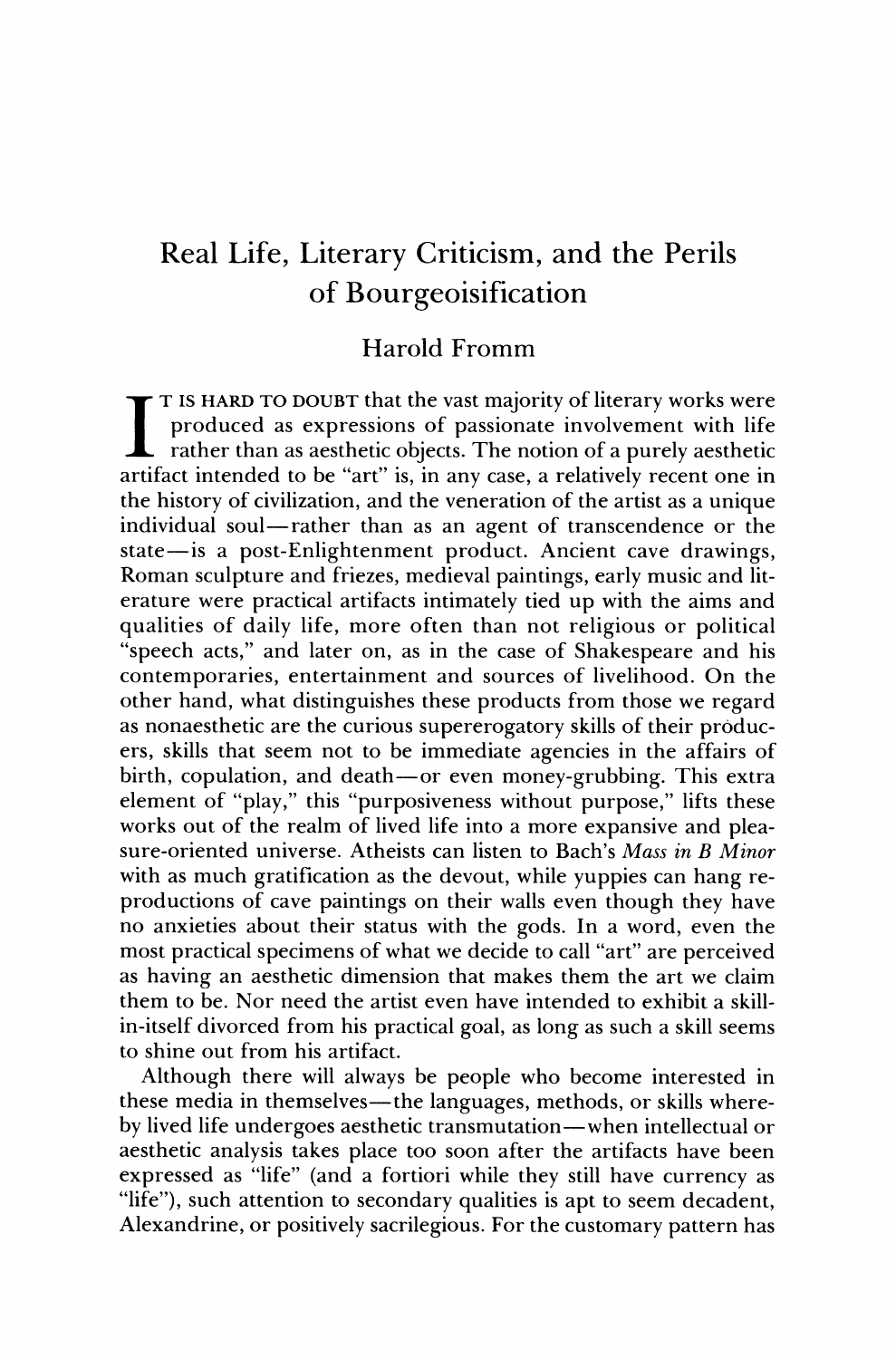**been that analysis of this kind takes place when the artifacts in question have ceased to serve their original practical ends as vehicles of affect, after the funeral baked meats have at least had a chance to cool. Although Mrs. Gaskell's novels about the impoverished working class in nineteenth-century Manchester or Dickens's novels about the exploitation of children in factories were of course understood at the time to be "art," examinations of them were usually predicated upon their power to produce life-imitating experiences in their readers. Today, with the problems they dramatized no longer existing in the same forms as before, they are likely to be studied more impersonally and abstractly as aesthetic or historical artifacts divorced from any emotional force they may be capable of providing. As a matter of fact, one of today's greatest pretensions is that works of art can be**  examined in a purely "scientific" way—as language, psychology, phi**losophy, completely separated from the interests of any human audience for whom they were produced in the first place. And as the academicization of everyday life has speeded up since the eighteenth century, leading eventually to today's "information society," we now find commonplace the turning of "life" into subjects of study while the life is still quiveringly vital. Not only novels and poems of living**  writers, but the songs of the Beatles, films, TV programs-what we **now call popular culture-have become subjects for dissertations, books, biographies, as the search for new materials and "information" becomes more and more desperate.** 

**This rapid appropriation of both life and "expression" as materials for scholarly analysis can seem especially outrageous when the distinctive qualities and aims of the originals have been cast aside in order to pursue entirely other and different aims. And if politics, careerism, and the marketplace enter the picture, things can only seem worse.** 

**A particularly concrete and intense enactment of these rather abstract considerations took place recently in the form of a furious debate between three black scholars in the normally sedate forum of New Literary History.1 With politeness thrown to the winds in what was for the principals a battle for survival, the reader becomes a voyeur at a singular exhibit of Hegelian "World History," a drama of geistesgeschichte in action. One can see in this conflict how inevitably and inexorably cultural positions develop, how certain stages of social evolution must necessarily be traversed, how an Emersonian phylogeny lurks behind the apparently "free" adoption of moral and intellectual positions. Not the least remarkable aspect of the initiating essay, "The Black Canon: Reconstructing Black American Literary History," by Joyce A. Joyce, was the fact of its acceptance in the first place. An**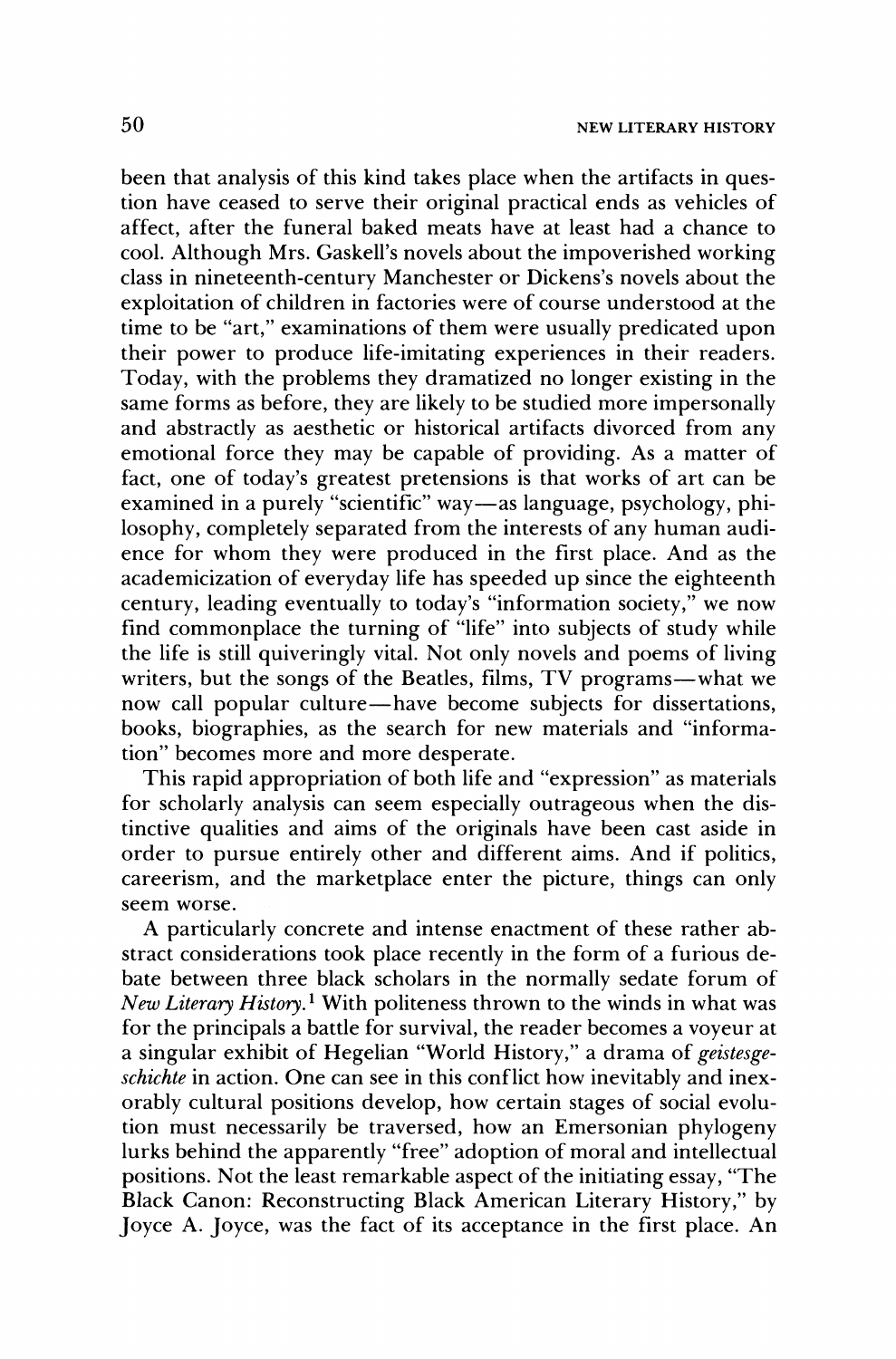**impassioned piece, written in a voice strikingly different from the canonical ones of NLH, its very acceptance became one of the issues in the debate.** 

**Joyce, an English professor at the University of Maryland, expresses her remorse at having been unsympathetic to a student who found an essay by James Baldwin difficult to understand. In defending Baldwin-she later came to feel-she was betraying an aspiring young black student by expressing her own "contradictions and elitism" (335). What Professor Joyce meant by this sense of betrayal (if I may interpret here) was that she had behaved like a rootless, professionalized, upwardly mobile intellectual rather than like a sisterly black, with the implication that such behavior means taking up a white "professional" point of view, a view in which texts, trendy ideas, and academic success take precedence over human obligations, especially to one's "people."** 

**Since she had made use of them as negative examples, two other black academics were invited to enter the picture, Henry Louis Gates, Jr. and Houston A. Baker, Jr., both well-known cultural critics and Afro-American scholars. Contrasting them unfavorably with earlier black critics, Joyce remarked that "the function of the [black] creative writer and the literary scholar [in the past] was to guide, to serve as an intermediary in explaining the relationship between Black people and those forces that attempt to subdue them," whereas now there is a "denial or rejection of this role" (338-39) on the part of scholars like Gates and Baker. As Professor Joyce saw them, instead of acknowledging that black literature is a cry of the oppressed engaged in a practical struggle for survival as human beings, contemporary mainstream academics like Gates and Baker treat black literature simply as another set of "texts" to be processed according to the needs of careerism by means of the currently fashionable "poststructuralist" methodologies.** 

**Speaking of today's reigning theorists, Joyce remarks that "their pseudoscientific language is distant and sterile. These writers evince their powers of ratiocination with an overwhelming denial of most, if not all, the senses." By constantly using such terms as "code," "sign," "signifier," "narratology," and "text," these writers "create the very alienation and estrangement" that they are attempting to undo (339-40).** 

**Although she speaks of them only in passing, Professors Gates and Baker take up the gauntlet with a vengeance, for as a fellow black Joyce has struck sensitive nerves, always primed to be on the defensive. Gates, a professor of English, comparative literature, and African studies at Cornell, is the veritable leader of academic Afro-Amer-**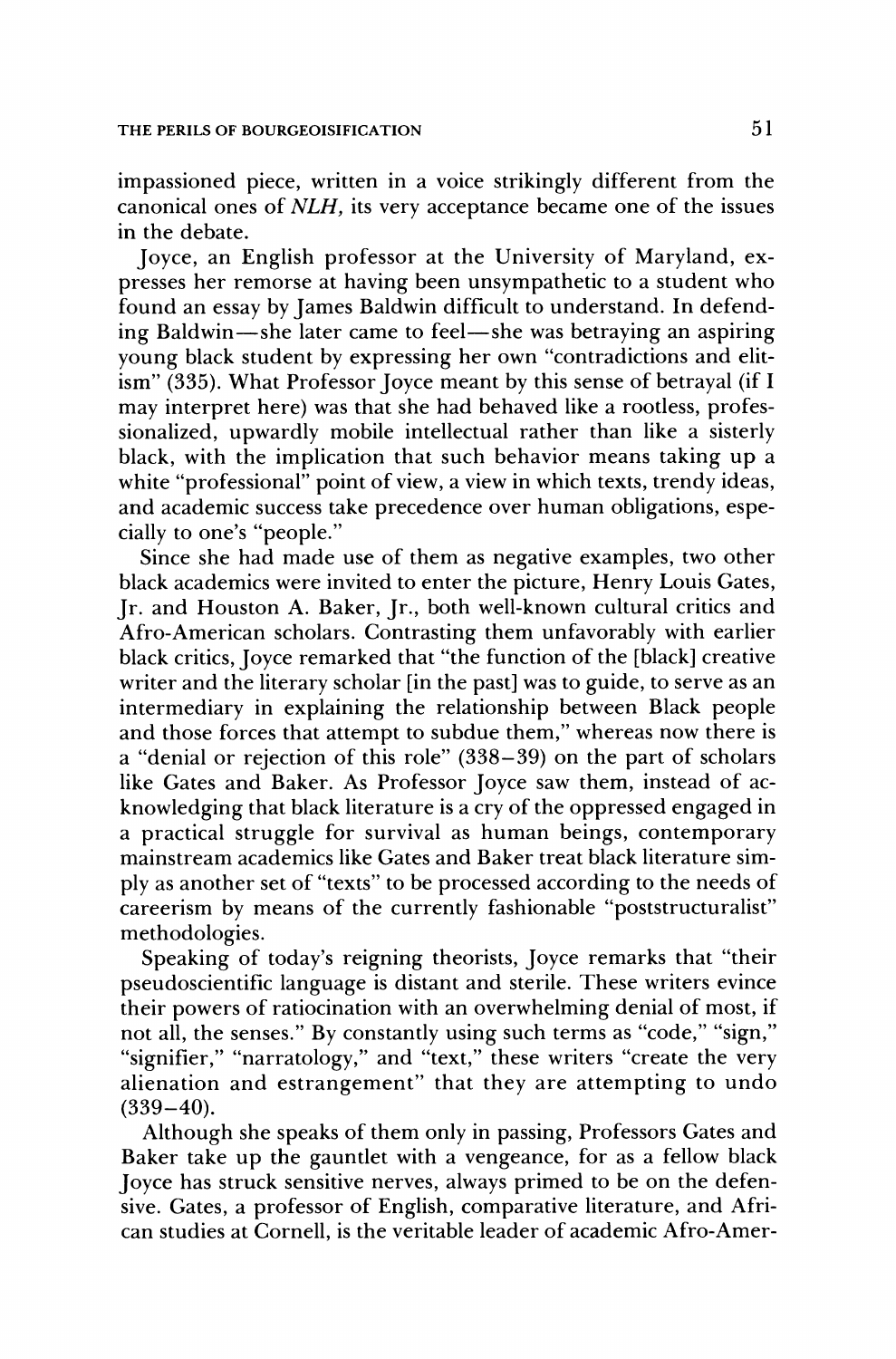**ican critical studies in this country. He has produced so many books and articles in recent years, either as sole author or editor, that it is barely possible to keep track of their titles. He is a gifted, sometimes brilliant intellectual: rhetorical, pugnacious, relentless, engaged in conducting a twenty-ring circus all at once and with considerable skill. He is also a paradigmatic exemplar of what I have come to call "academic capitalism," an enterprise that is complicated in his case by an admixture of self-righteous obsession with race, from which he is nonetheless able to extract every known academic perquisite. His most salient characteristics are his two well-worn metaphysical jump**suits-one white, the other black-which he is able to zip on and off, **sometimes in midsentence, with dizzying bravado as rhetorical needs urge him on. Although as an intellectual he is as white and bourgeois as I, he is nevertheless a virtuoso at exploiting white liberal guilt. Thus, he can play everyone against everyone else while presuming to emerge with virtue unscathed. His sense of unscathedness, however, is the personal myth that causes his undoing, for in reality he is no more pure than anyone else. It is principally his role in academic capitalism that has irritated Joyce A. Joyce, since as a black agent thereof he has risen like a rocket in the academy by alchemizing the primal metal of black writings into "texts" of gold, subjecting them to the currently fashionable "white" critical methodologies, and living off the academic capital produced therefrom. Furthermore, since "texts" are merely "woven goods" rather than the "expression" associated with "books," the academic textualist resembles a sewing machine operator processing yards of cloth, each as sewable as any other. Fancy stitches are what make for distinction, promotion, and bourgeoisification, yet while bourgeoisification is invariably part of even the most avant-garde academic's hidden agenda, radical good form requires that it always be furiously denied.** 

**Houston Baker, though treated by Gates with the deference of a disciple, is in reality less of a master and more of a disciple than Gates. His earlier book, The Journey Back: Issues in Black Literature and Criticism, published in 1980, is a traditionally conceived work written in a clear and accomplished prose, but already dominated by a prior conversion to linguistic and rhetorical concepts that superimpose a grid of gratuitous complexities upon black writings. Concepts like "foregrounding" and "Sinnfeld" contribute about as much to an enhanced understanding of these works as Monsieur Jourdain's awareness that he is talking "prose." Baker's more recent book, Blues, Ideology, and Afro-American Literature, is an astounding but mostly unreadable mixture of earlier writing in his lucid mode and more recent essays in the clotted, derivative, obfuscated jargon he has pro-**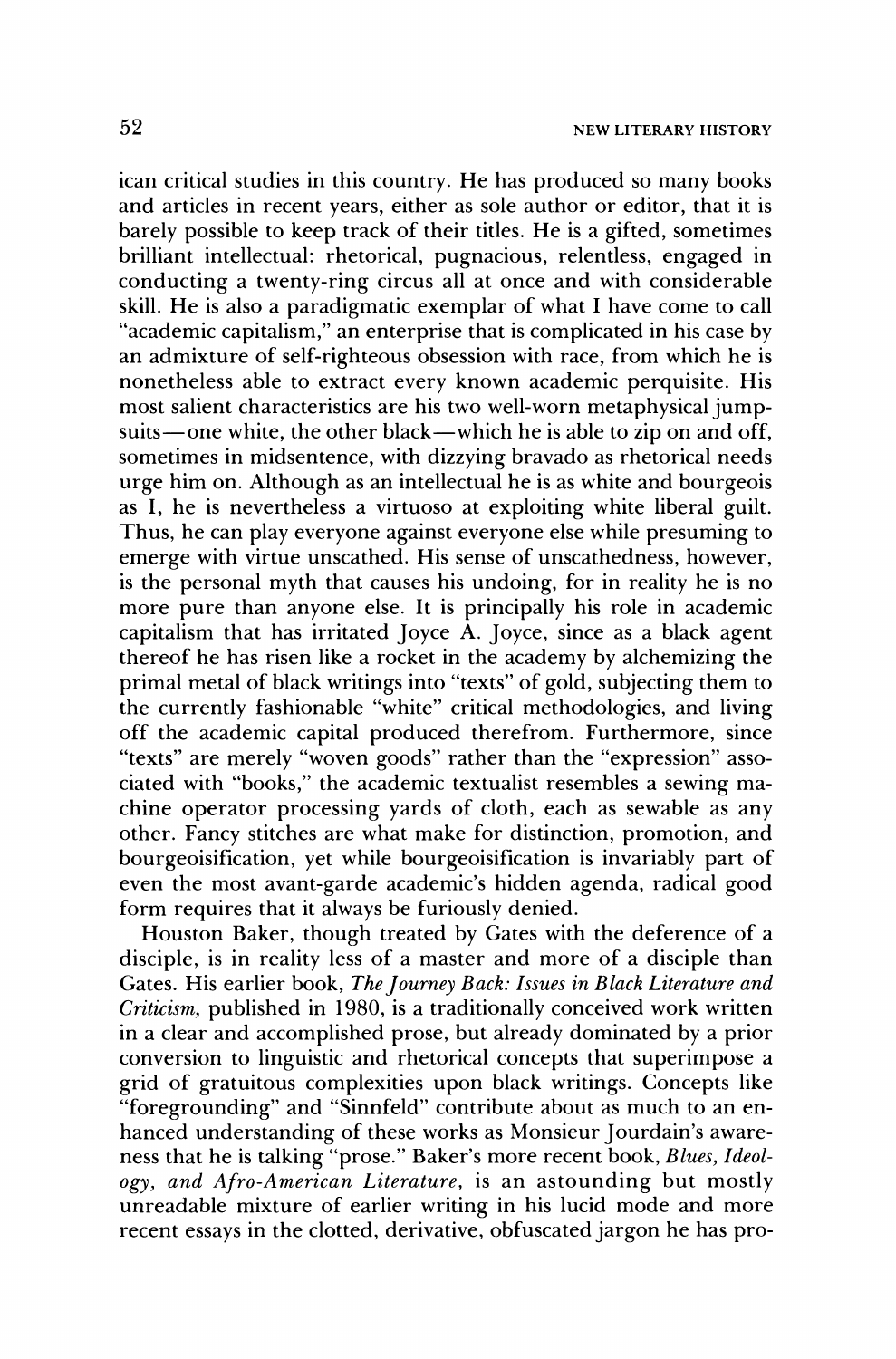**duced since his almost instantaneous-but much too late-conversion to Continental epigonism (which he describes in his introduction**  like some radiant epiphany that transformed his life). Thus-to **quote a passage at random-"Epistemological cataclysms in historical discourse bring to view dimensions of experience excluded from extant accounts. And in the reordering effected by such ruptures (i.e., their constitution of revised models), one discovers not only new historical terms but also the variant historicity of the statements and terms of a traditional discourse. In The Archaeology of Knowledge, Foucault explains. .. ."2 Like Johnson's woman preacher, Baker is a marvel not so much because he has managed to do this well as because he has managed to do it at all in the course of an overnight transformation. Indeed, Baker's own Achilles heel is his excessive receptivity to the influence of gurus altogether, an influence, incidentally, that he himself traces in an essay about one of his English professors at Howard University. Speaking of this teacher, Baker observes: "He had crafted an Oxonian mask behind which one could only surmise black beginnings.... he enjoyed using philosophical words that he knew would send the curious among us scurrying to the dictionary."3** 

**Joyce A. Joyce, however, is not buying any of this. Her essay's conclusion is worth reproducing at length:** 

**Since the Black creative writer has always used language as a means of communication to bind people together, the job of the Black literary critic should be to find a point of merger between the communal, utilitarian, phenomenal nature of Black literature and the aesthetic or linguistic-if you**  will-analyses that illuminate the "universality" of a literary text. Rather than **being a "linguistic event" or a complex network of linguistic systems that embody the union of the signified and the signifier independent of phenomenal reality [i.e., a mere "text"], Black creative art is an act of love which attempts to destroy estrangement and elitism by demonstrating a strong fondness or enthusiasm for freedom and an affectionate concern for the lives of people, especially Black people. (343)** 

**Taking up Joyce's remark that black creative art is "an act of love,"**  Gates-borrowing some lines from Tina Turner-entitles his reply **"What's Love Got To Do with It?" Unfortunately, Turner seems to have been thinking about sex while Joyce is thinking of agape. This proves to be only the first of Gates's problems. "I must confess," he replies, "that I am bewildered by Joyce Joyce's implied claim that to engage in black critical theory is to be, somehow, antiblack .... I find this sort of claim to be both false and a potentially dangerous-and**  dishonest—form of witch-hunting or nigger-baiting" (346). And he **adds, very plausibly, "It is merely a mode of critical masturbation to**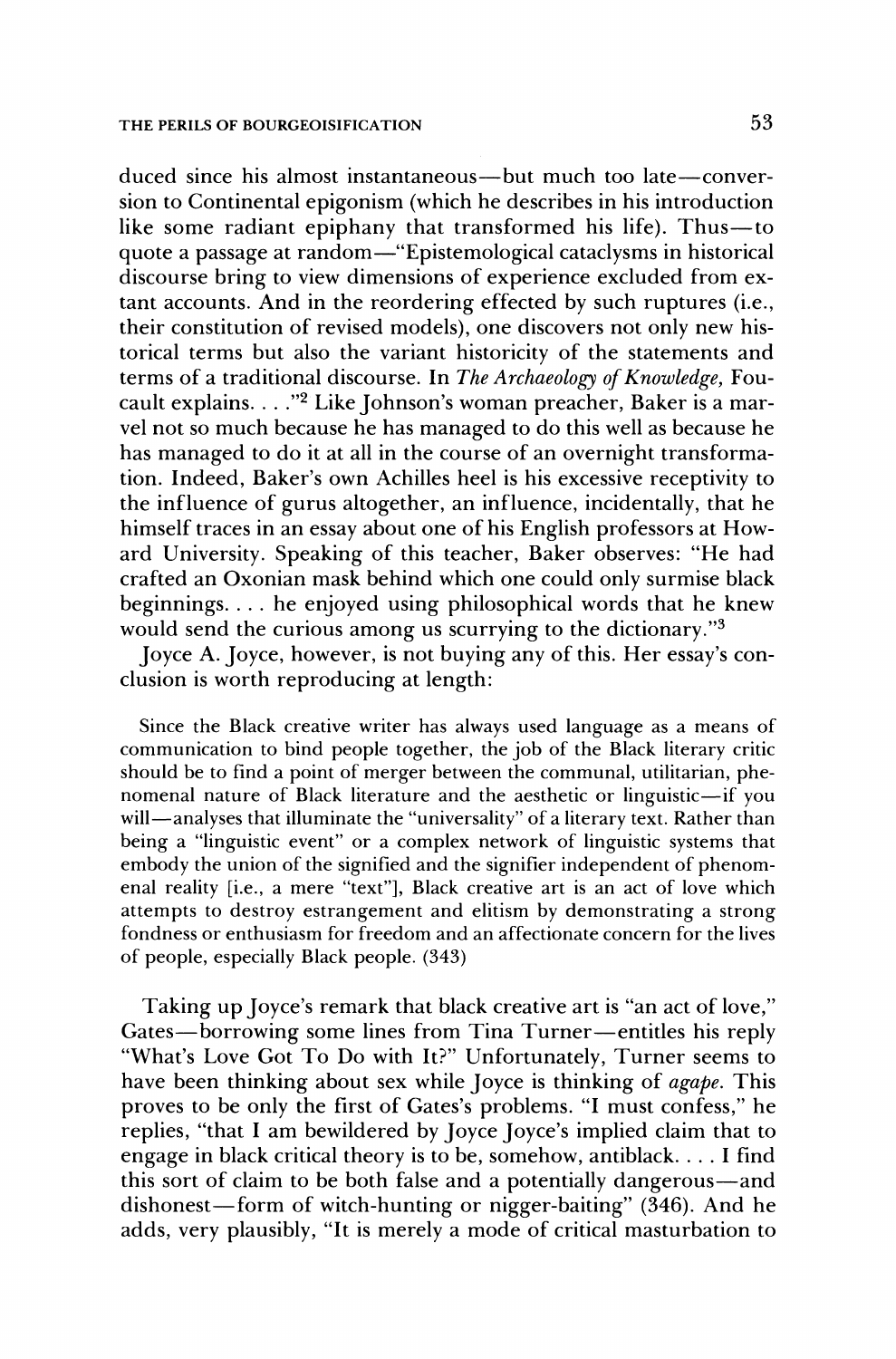**praise a black text simply because it is somehow 'black'" (347). He then concedes that, in the past, black literature and criticism were put primarily to practical rather than aesthetic uses. But today, "our increasingly central role in 'the profession'" has changed the nature of enlightened black criticism.** 

**We critics in the 1980s have the especial privilege of explicating the black tradition in ever closer detail. We shall not meet this challenge by remaining afraid of, or naive about, literary theory; rather, we will only inflict upon our literary tradition the violation of the uninformed reading. We are the keepers of the black literary tradition.... (352-53)** 

**Let me state clearly that I have no fantasy about my readership: I write for our writers and for our critics. If I write a book review, say, for a popular Afro-American newspaper, I write in one voice; if I write a close analysis of a black text and publish it in a specialist journal, I choose another voice, or voices. Is not that my "responsibility," to use Joyce Joyce's word, and my privilege as a writer? But I do not think my task as a critic is to lead black people to "freedom." My task is to explicate black texts. That's why I became a critic. (357)** 

**Gates then goes on to note that his work is in its own way political. "How can the use of literary analysis to explicate the racist social text in which we still find ourselves be anything but political? To be political, however, does not mean that I have to write at the level of diction of a Marvel comic book" (358).** 

**Houston Baker takes a very different approach. He begins by describing an earlier public conflict he had had with another black woman scholar, Deborah McDowell, also "conservative" like Joyce, at the 1984 conference of the English Institute. He then expresses surprise mixed with pleasure at NLH opening its doors to black studies when it had previously been entirely Euro-American, but he is troubled by the fact that this door-opener involved yet another conservative black woman scholar who is attacking somewhat radical fellow black critics. He then goes on for several pages magisterially enumerating the inaccuracies and errors in Joyce's essay. And then he explodes his bomb:** 

**... it is impossible to believe that an essay focused on Anglo-American criticism as dreadfully flawed by factual mistakes as Professor Joyce's work on Afro-American criticism would have been accepted or printed by a major critical or theoretical journal. Why, then, was her essay accepted and published by New Literary History?** 

**The most charitable explanation is that the journal's editors were victims of a too casual reader's report. A less charitable, and, I think, more accurate**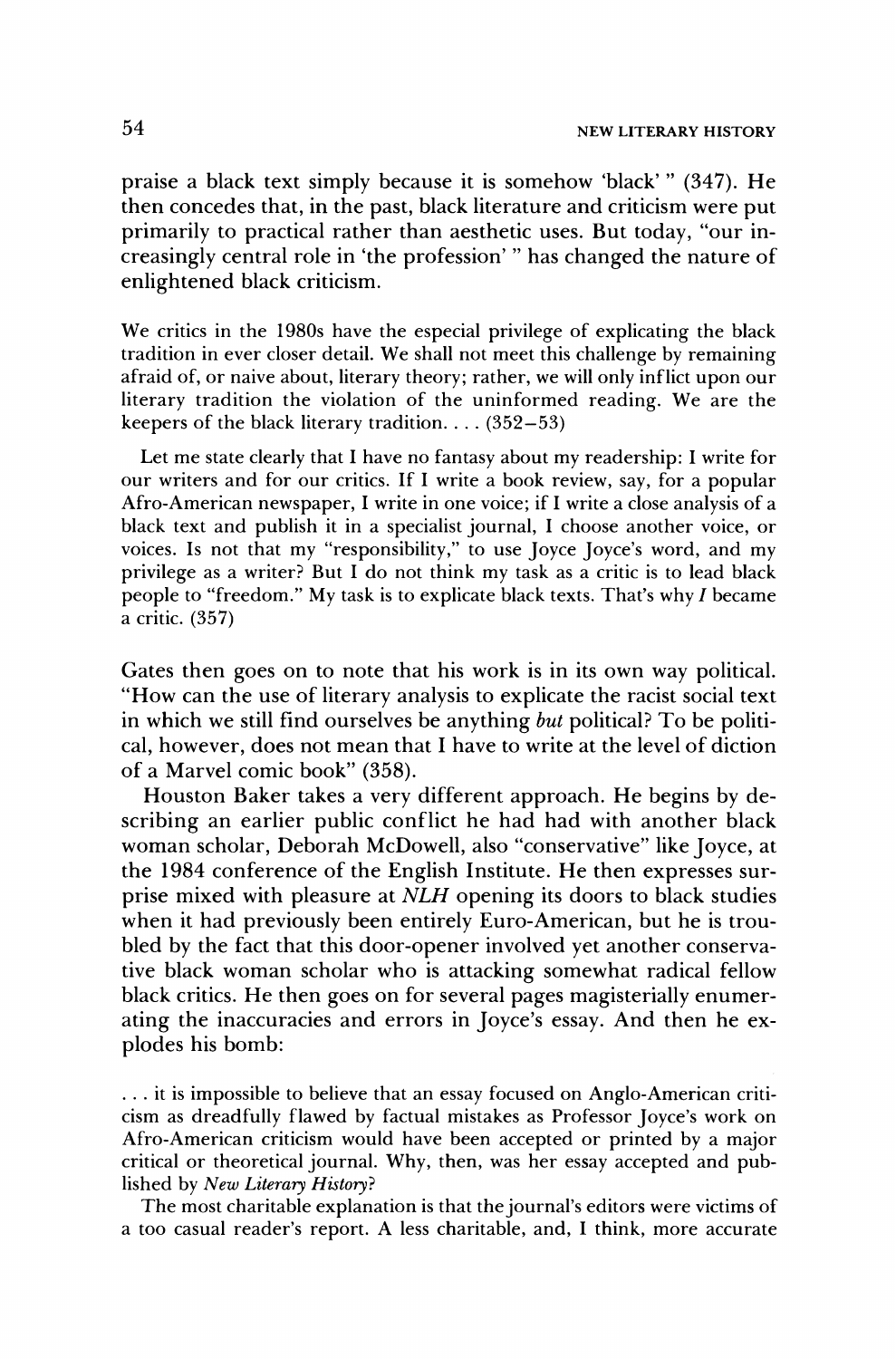**view, is that many people share Professor Joyce's essential animosity toward recent modes of critical and theoretical discussion that have enlarged the universe of discourse surrounding Afro-American expressive culture. Their animosity springs from the fact that the new critical and theoretical modes marking investigation of black expressive culture so clearly escape the minstrel simplicity that Anglo-Americans have traditionally imagined and assigned (and that some Afro-Americans have willingly provided and accepted) as the farthest reaches of the black voice in the United States. (366)** 

**Describing his own avant-garde interests and their failure to harmonize with either a mainstream or an academic majority, Baker castigates "black willingness to tread conservative/minstrel paths, and a multi-ethnic fear in the academy of new and difficult modes of critical and theoretical study" (368) and then concludes: "Further, to publish a grossly erroneous attack on Afro-American literary criticism in a journal traditionally devoted to Euro-American points of view and directed to a white audience could, I suppose, be profitable in an academic world where any attack whatsoever on anything Afro-American whatsoever is taken as a valuable sortie" (368-69).** 

**Baker's response is preposterous to a self-discrediting degree when we consider the wide-ranging interests of NLH and Critical Inquiry, not to mention a multitude of other journals like Cultural Critique, Signs, Telos, and so on, that thrive on avant-gardism and ethnic studies. But just as Baker is still able to fancy that he represents a real avant-garde when his work is in fact indiscriminately derivative and epigonic, he is equally able to pretend that black critics and criticism are still not flourishing, neither in the academy nor in the journals, even in 1986. Not an inch is conceded, nor will he even refer to the Modern Language Association and its meetings and journal, which have been nothing if not receptive to pluralism and minorities. But Baker's real problem is grandiosity, not Joyce A. Joyce or NLH.** 

**Given the powerful replies of Gates and Baker, however, one would have supposed that Professor Joyce, lacking their big guns, would wrap up this conflict with a reply both inadequate and desperate. But it is one of the fascinating aspects of this debate's complexity that despite what seems to me a vulnerable ambivalence in her position and her relatively inexperienced rhetoric compared to that of Gates and Baker (who are masters at this sort of thing), her reply is devastating. For this debate is not just about intellectual issues like avant-garde black criticism, or racial issues like the power or powerlessness of blacks in the journals and in the academy, or socio-ethical issues like attitudes of the races toward each other and toward themselves; it is also about matters like self-deception, hypocrisy, profes-**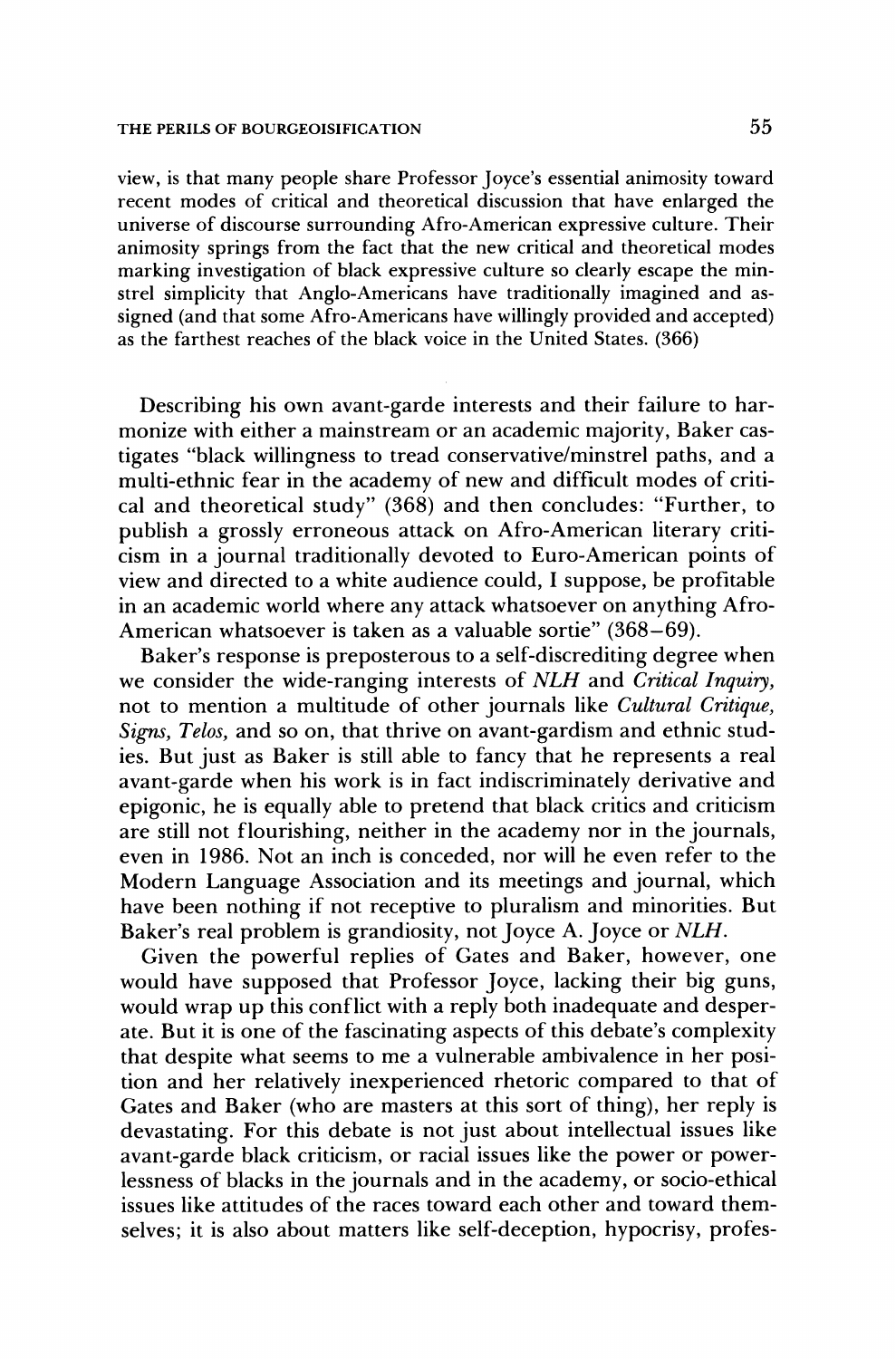**sionalism, and the political by-products of personal struggles for power and reward in the academy. And when all of these are considered, the problems which even I find present in Professor Joyce's position seem of secondary importance in relation to the ethical cruces suggested by her reply, although the other principals may be too self-involved to have noticed it. "Touche," says the fencer in Thurber's famous cartoon, while the severed head of his opponent looks on rather surprised.** 

**Professor Joyce's reply, subtitled "Unconsciousness and Unconscionableness in the Criticism of Houston A. Baker, Jr., and Henry Louis Gates, Jr.," launches into a direct confrontation: "I knew that my two Black colleagues would not respond with either geniality or comradeship," it begins. Then it slashes away at Gates's use of Tina Turner:** 

**This song represents the denial of love and the degeneration of values that begin with self-love and are reflected in the way one human being responds to another ... And equally insidious is the video that flaunts the Black woman as sex object for Black men and white men, as Turner, with bleached stylishly unkempt hair suggestive of the white blond ... and wearing a tight leather skirt and jacket and very high heels that accentuate her shapely legs, struts down the street. This video and the song lure our young people into the world of glamour, rapacity, and ignorance. Unaware that they are being manipulated, the young Black women who imitate Tina Turner manifest the self-hatred and self-denial widespread among contemporary Black Americans. (372-73)** 

**Joyce comments on how Baker and Gates have "overstate[d] their cases against what they see as my errors and misjudgments. Perhaps, in the past few years, they have used the obfuscating language and ideas of Derrida, Barthes, Paul de Man, Foucault, Kristeva, Althusser, Bakhtin, and others to cloak their difficulties. In Baker's case, I fear, the problem is much worse than an inability to read. His distortions of what I wrote and his more serious warping of what took place at the English Institute are, simply put, unethical" (373). All of these objections have more of truth than falsity about them, but even more cutting is her remark that "Gates and Baker have two standards for judgment, one by which they judge and adopt the ideas of European and American white males and the other by which they adjudicate the work of Black women. They allow the one group greater latitude for metaphorical language than they do the other" (374; my emphasis). She points out to Gates that his insistence that readers, particularly black ones, must work to understand difficult prose (since he does not want to write at the level of Marvel comics) is contradicted by his admission**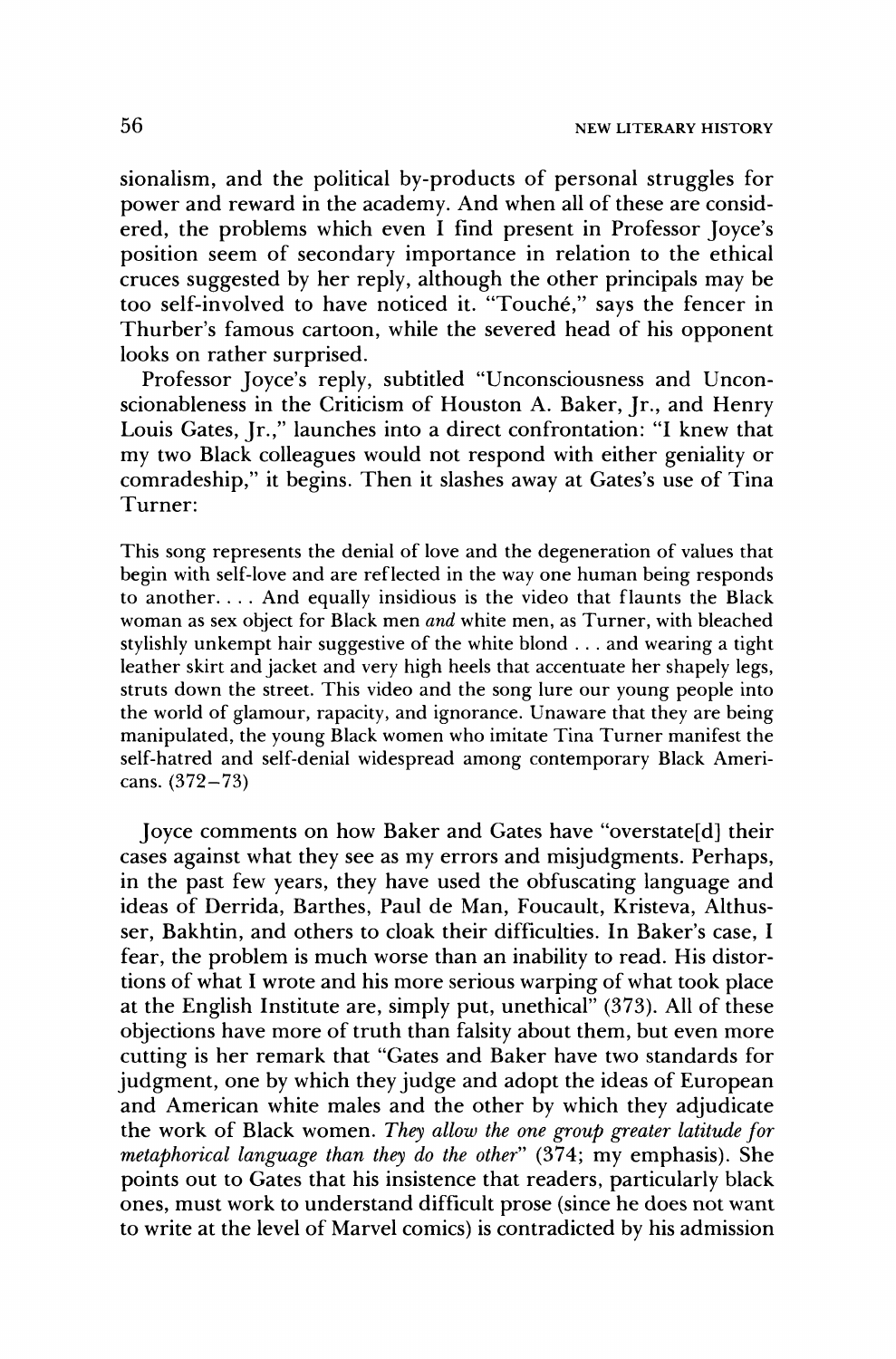**that he chooses different voices depending on whether he is writing for the black masses or his colleagues. She raises questions about the reason the critic writes and for whom he writes. And after contrasting two pieces of black criticism, one straightforward, the other "academic" and avant-garde, she observes that "instead of inundating our works [i.e., black literature] with contrived references to fashionable scholars and philosophers who have decided that literature and life no longer have meaning and thus that existence is a game, the Black American critic ... should be at the vanguard of a worldwide Black intellectual movement in much the same way as Du Bois, Wright, and C. L. R. James were" (378), in order to relate black literature to actual life in the world rather than to other critical "texts." Speaking of Baker's description of his project in the introduction to Blues, Ideology, and Afro-American Literature as "a minute beginning in the labor of writing/righting American history and literary history," she remarks: "We can only question then the reasons for the contradiction between the intended aim ... and the semantic disjunctions that typify the essays in the text.... The entire collection is suffused with poststructuralist jargon" (379, 381).** 

**Introducing her peroration, she approaches the very heart of the matter at hand. "I hope to show that my views of Black literary criticism are inextricably and unembarrassingly tied to my identity as a Black person and that Gates's and Baker's responses are, by nature, inextricably related to an absence of identity" (380). She explains this more concretely by adding that Gates maintains "that his mode of critical theory is Black critical theory.... and ... that my objections to his analyses of Black literature suggest that he is antiblack. A significant difference exists between being 'not' Black and being antiblack. Of course, the real issue, the one that Gates refuses to let surface ... concerns whether being a Black person who writes about Black literature makes one a Black critic" (381).** 

**Joyce's penultimate paragraph must be read in toto, since it is the most important one in her response:** 

**Finally, Gates and Baker agree (since they are "ideal readers" for each other) that they are "spokespersons who move across ethnic and gender boundaries and who have decisively relinquished the role of simpleminded conservative spokespersons on behalf of a putatively simpleminded expressive culture." These embarrassing words imply that those Black literary critics who worked to provide what is now the foundation of Afro-American literary criticism and whose ideas have been subsumed and reshaped by Gates and Baker are simpleminded. These final comments water the seeds that I have planted throughout this essay: While Black American literature and its criticism are rooted in an allegiance to Black people, Baker and Gates have**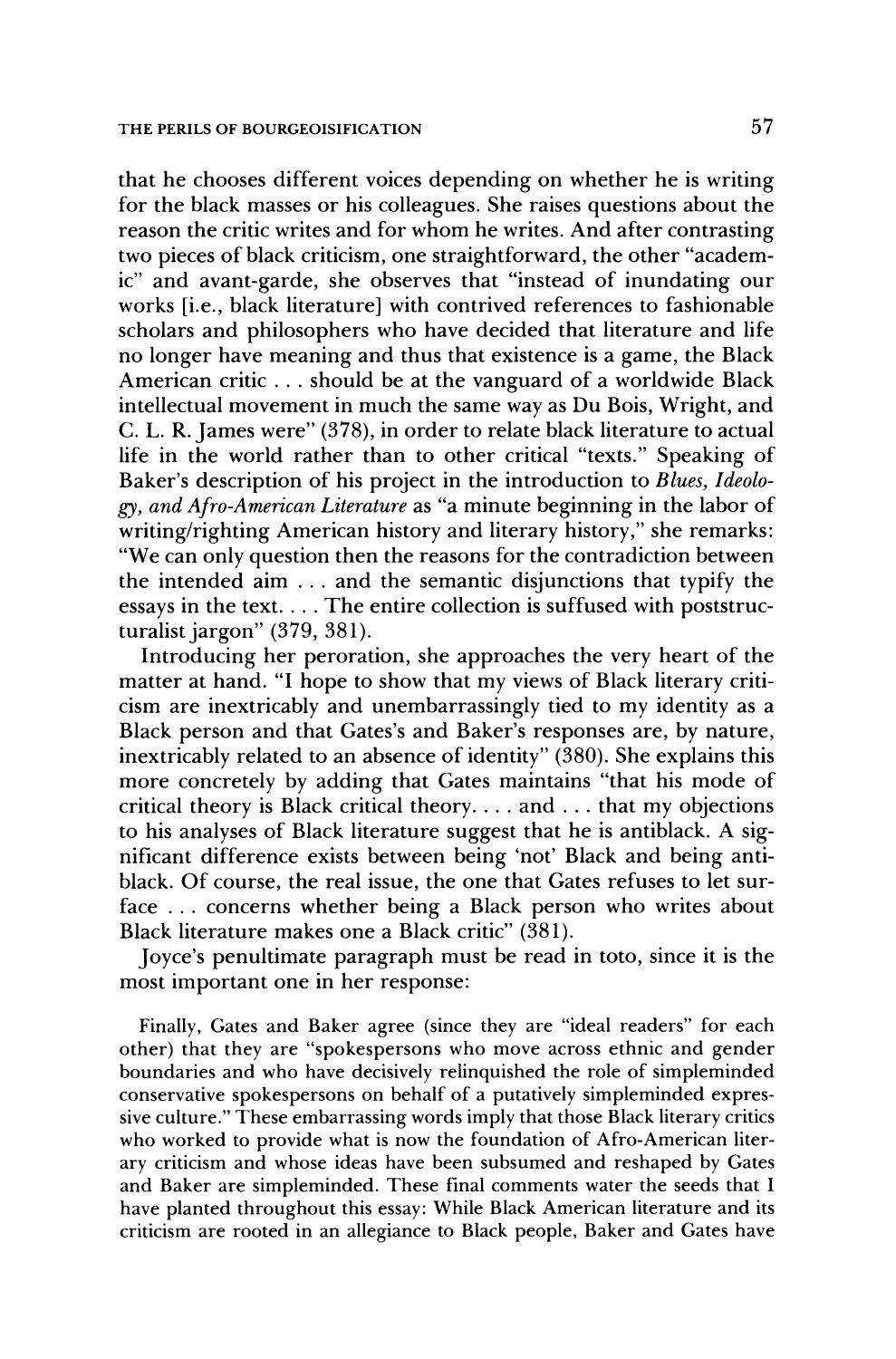**"relinquished" that allegiance. The first sign manifests itself in the hostile, warlike, ungracious nature of their responses to my essay. Although Baker goes so far as to suggest that Deborah McDowell should not have challenged him (the vanguard) in a "mixed" audience [at the English Institute], he has, as we can deduce from his language, no hesitation in attempting to make me appear mindless and backwards in the eyes of white society. He himself brings up the issue of the readership of New Literary History. Both he and Gates broke the most important code of the signifying tradition: they failed to attack [another black] by subversion (to speak in such a way that the master does not grasp their meaning). They failed to demonstrate love and respect for a Black sister. They do not understand that Black political involvement can be achieved even in the ivory towers of academe as well as on the streets and that an interrelationship exists between the two. Political involvement, the commitment to struggle for the movement of Blacks into all strata of society, means that neither should have censured New Literary History for accepting the work of a Black sister. They should have been committed to strategies for revision rather than to the proliferation of their individual ideas and to the protection of their egos. As literary critics, they should have been committed to the future of a Black American criticism that gains its strengths through challenges and trials rather than through censorship and bravado. (382-83)** 

**The lessons to be learned from an exchange like this go far beyond the ostensible issues-to global ones that are not even raised by the principals. To begin with, Professor Joyce's view that the structuralist and deconstructive methods of Gates and Baker violate the integrity of black literature and transform it from the record of a human struggle to a mere business operation for intellectuals can hardly be cast aside with a professional sneer. Certainly other critics than she have also taken this view. For example, in a recent article in The Journal of the Midwest Modern Language Association, Norman Harris criticizes both Gates and Robert Stepto on similar grounds. "My thesis here is that the New Black Formalism disfigures the literature it discusses while trivializing the dreams and aspirations of Afro-Americans in the world."4 Referring to a somewhat arcane essay by Gates on Ishmael Reed's Mumbo Jumbo, Harris remarks, "What Reed intended is at least open to question, but what he accomplished seems a clear part of a continuing struggle on the part of Afro-Americans to find the proper pose and voice to understand and change the world. In fact, the intertextuality in the novel which Gates takes as a sign that it is a post-modernist novel may well be hooked to similar techniques used by those who wrote slave narratives.... Indeed, Gates's view seems accurate only if we view the novel as being directed at an essentially Euro-American audience. It is quite possible that Reed was**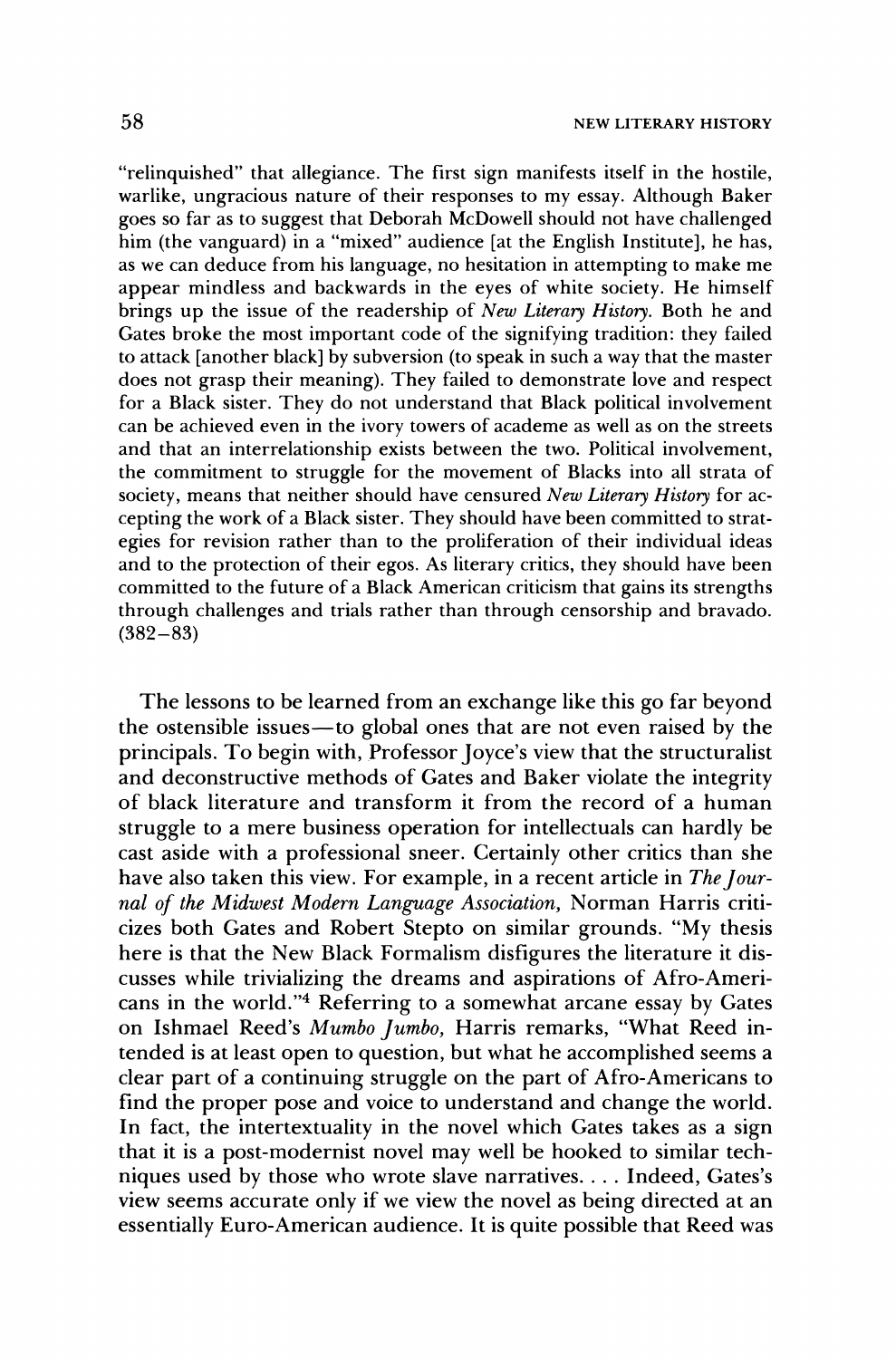**directing his work toward the various black communities" (42). And his essay concludes by noting that "the New Black Formalism ought to consider the purposes of literary criticism within the context of the spiritual (aesthetic) needs of black people" since Afro-American literature is "a literature that is so much more than words" (44).** 

**Even more remarkable than this is an essay by Barbara Christian, also black, and a professor of Afro-American studies at Berkeley. In "The Race for Theory," referring to the academic hegemony of current theorists, she expresses concern that "theory" may be inappropriate for dealing with "emerging literatures." In what is virtually an**  echo of Professor Joyce, she notes that this hegemony is widely dis**cussed, "but usually in hidden groups, lest we, who are disturbed by it, appear ignorant to the reigning academic elite. Among the folk**  who speak in muted tones are people of color, feminists, radical crit**ics, creative writers, who have struggled for much longer than a decade to make their voices, their various voices, heard, and for whom literature is not an occasion for discourse among critics but is necessary nourishment for their people and one way by which they come to understand their lives better."5 As for the language of the reigning theorists, it "is repulsive to me and is one reason I raced from philosophy to literature, since the latter seemed to me to have the possibilities of rendering the world as large and as complicated as I experienced it, as sensual as I knew it was." And her conclusions resemble both Joyce's and Harris's:** 

**Now I am being told that philosophers are the ones who write literature, that authors are dead, irrelevant, mere vessels through which their narratives ooze, that they do not work nor have they the faintest idea of what they are doing; rather they produce texts as disembodied as the angels. I am frankly astonished that scholars who call themselves Marxists or post-Marxists could seriously use such metaphysical language even as they attempt to deconstruct the philosophic tradition from which their language comes. And as a student of literature, I am appalled by the sheer ugliness of the language, its lack of clarity, its unnecessarily complicated sentence constructions, its lack of pleasurableness, its alienating quality. It is the kind of writing for which composition teachers would give a freshman a resounding F. (56)** 

**One can well understand why Joyce, Harris, and Christian feel so deeply that this neoformalist criticism is a betrayal, an unclean and**  venal act in which the suffering and blood of black Americans-as well as a liberation that is still in progress-have been turned into a **market commodity not completely removed from cabbage patch dolls and rock videos. When the classic writings of Afro-Americans are appropriated as mere "texts," patterns of words for deconstructive anal-**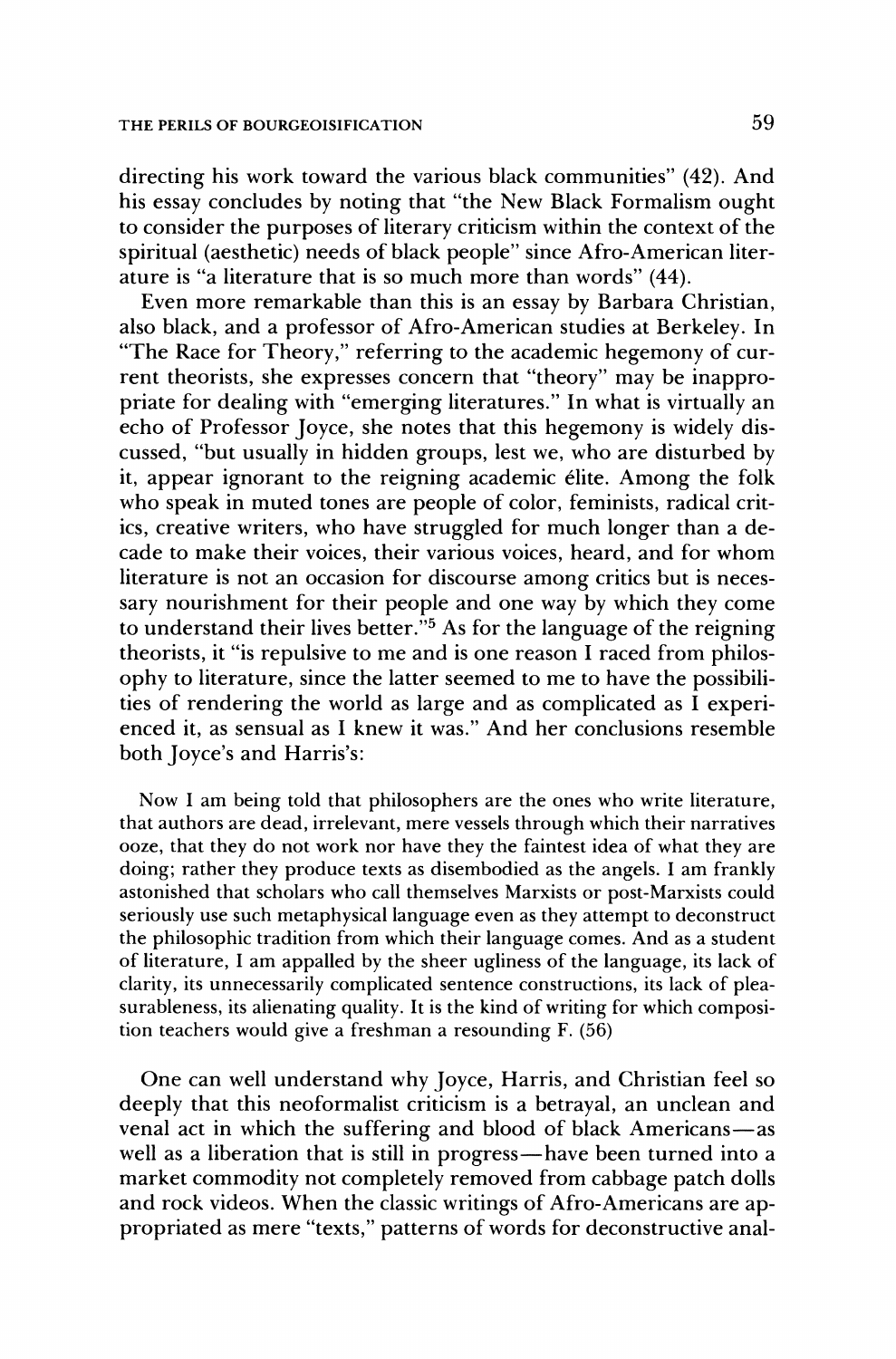**ysis by upwardly mobile academics-some of whom, to add insult to injury, are themselves black-it is not impossible to regard this as a milder form of medical experiments on prisoners in concentration camps. It is an appropriation of lived life for other ends, a violation of the Kantian imperative, a failure to distinguish between "for itself" and "in itself," a blurring of the distinction between subjects and objects.** 

**But set opposite this are a number of forces that Joyce and Harris**  fail to consider—those of self-consciousness, intellectuality, scholarship, history, knowledge—in a word, civilization. While thinking, an**alyzing, knowing, recording are violations of being, they are paradoxically the distinctively human activities that set us apart from the purely lived lives of animals. Professor Joyce's sense of herself as a betrayer when she defends James Baldwin's art over and above the aspirations of her black student is surely an epiphanal moment in the history of a consciousness, representing as it does a split in the self, a gulf between the obligations of blood and the obligations of mind. But if Knowing is a betrayal of Being, it is a betrayal that can't be stopped without our ceasing to be human. Thoughts cannot be unthought, innocence cannot be reinstated, nor can purity be brought back (especially when "purity" itself is open to question). The belief that there are original pure thoughts or experiences that are subsequently defiled cannot be substantiated because we can never get back to thoughts or feelings to which nothing is prior. Our deepest and most sacred states of being derive from prior states, with nothing that is "given" absolutely. There is no inviolable self because the "purity" of the self has already been compromised by our first acts of thinking, by our first assimilations of the imprint of our environment. At what point then could we decide to say, "From now on thinking about this subject is prohibited"? For at that point, someone would be bound to ask, "Why stop here rather than somewhere else? Why is Thought Number Three evil but Thought Number Two sacred?"** 

**Thus Joyce and Harris are both right and wrong when they object to the activities of Gates, Baker, and Stepto as sinister: the transformation of black literature into academic grist is indeed a sacrilege in the strictest sense. For here are these bourgeois mandarin types shedding crocodile tears about their black roots while at the same**  time cultivating those roots—with weird graftings superadded—for **all they are worth, turning other people's flesh not into lampshades but into pelf, power, and professorships in the decadent academy.** 

**Yet that is what knowledge is, however sinister its darker side. Nor is it for nothing that knowing has been connected with evil (though**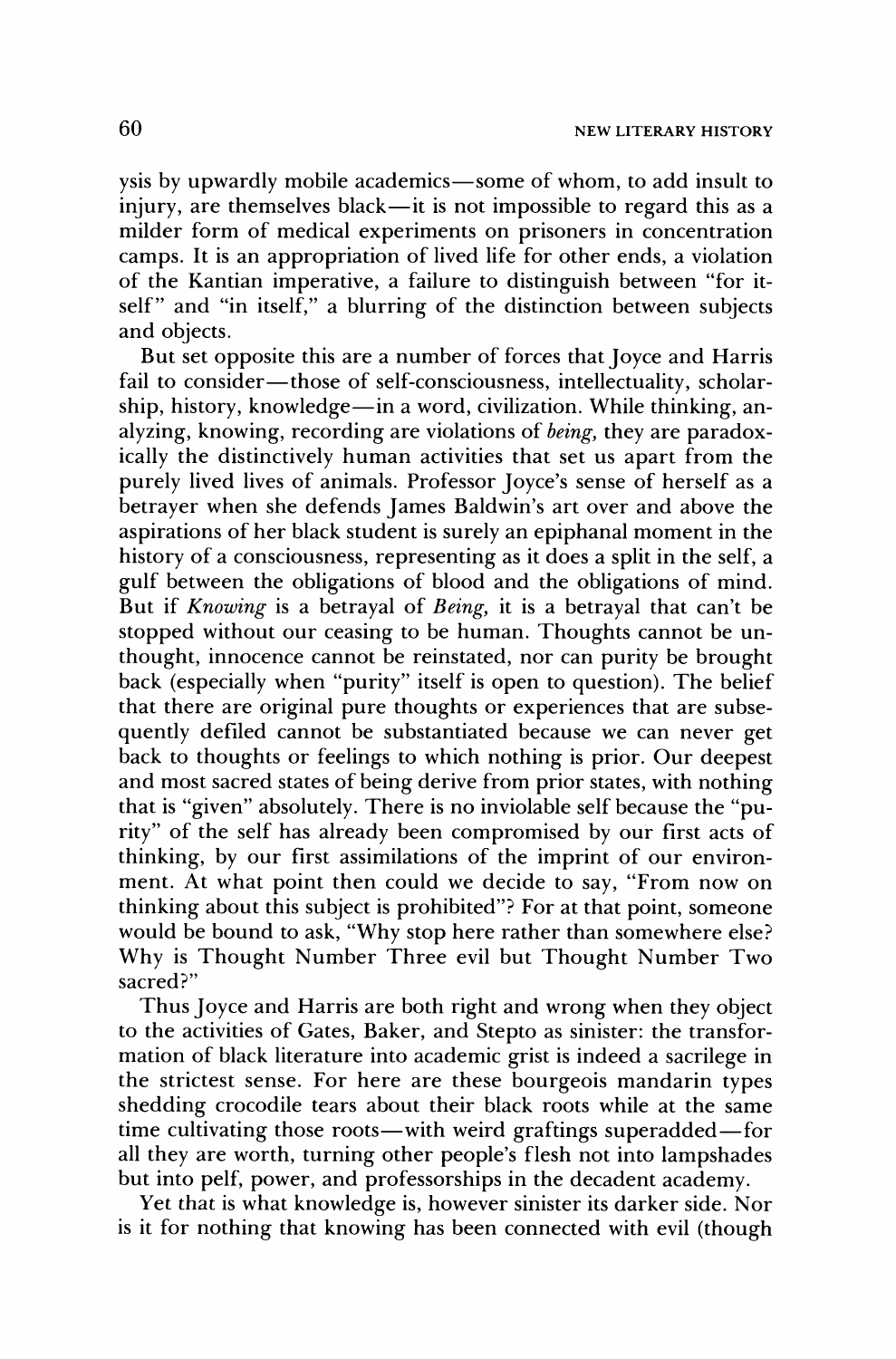**some people have believed it leads to a paradise happier far). But in this conflict between Being and Knowledge, even Professor Joyce has already been compromised: having partaken of the Tree of Knowledge (as professor and critic), she is past pure Being and well advanced into the depradations of Knowing. Surely Gates is right when he says that it is wrong to praise a black text simply because it is black. "Does the propensity," he asks, "to theorize about a text or a literary tradition 'mar,' 'violate,' 'impair,' or 'corrupt' the 'soundness' of a purported 'original perfect state' of a black text or of the black tradition?" (350). In expressing his own love for the black tradition and its works, Gates gives us little grounds to doubt his sincerity, although he ambiguously adds, "I am as black as I ever was, which is just as black as I ever want to be" (358).** 

**Still, if Joyce and Harris's view is not intellectually as persuasive as they suppose, why do we feel that their objections are powerful nonetheless? We feel so, I think, because the black revolution is not yet over and it seems too early to academicize it in cold blood. We feel too that the various forms of postmodern criticism have their own serious problems, problems that can reduce any literature to inconsequence and that particularly distort the unique aspects of the Afro-American literary condition. With its elimination of the author, its view of words as engaged in a synchronic free play with no reference to a "real" world, its reduction of writing to self-canceling antinomies that ultimately say everything and nothing, its mandarin and technological jargon, its real character as a New Formalism that nevertheless derides the old formalism of "New Criticism": given all of these it seems outrageously, blindly, tastelessly inappropriate because, whether intentionally or not, it does appear to trivialize, as Norman Harris claims, the writings to which it fastens itself at the very same moment that these writings are working in the world.** 

**When the chief practitioners of this variety of Afro-American criticism happen themselves to be blacks, but blacks who have left their roots far behind as they become ultra-bourgeois academic superstars; when for all practical purposes these black critics are "white" while retaining a privileged access to people whose plight provides the ma**terial basis for their own eminently successful escape—one does not **have to possess unduly sensitive moral faculties to find grounds for protest. In reply to Gates's objection that he is not "antiblack," Professor Joyce explained that "a significant difference exists between being 'not' Black and being antiblack." By this, of course, she meant that Gates is essentially a white critic making use of black writings while reaping the benefits of his blackness. He himself refers to "our increasingly central role in 'the profession' " and adds that "I do not**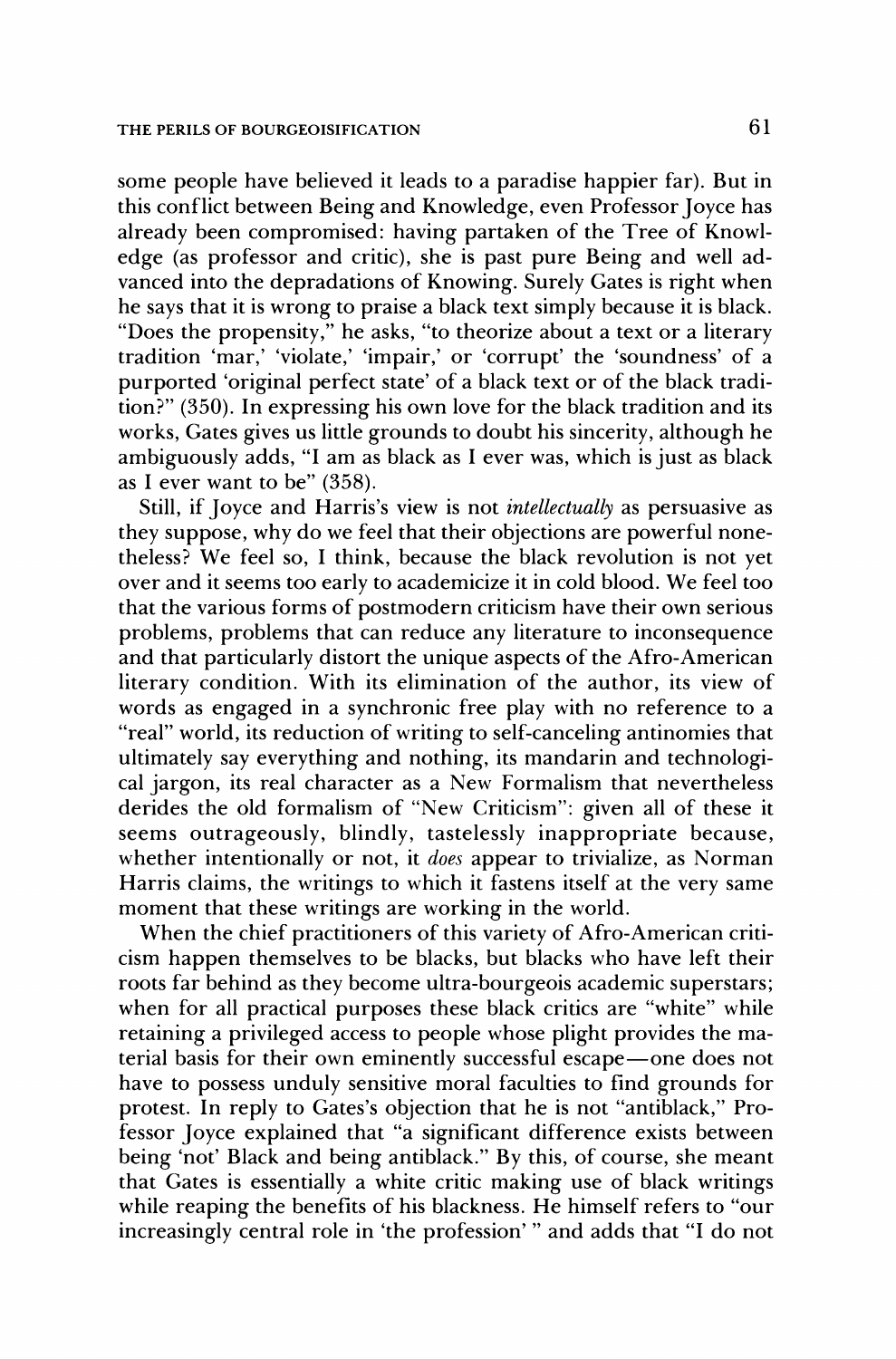**think my task as a critic is to lead black people to 'freedom.' My task is to explicate black texts. That's why I became a critic." But at the same time as they engage in such admirably candid confessions, both Gates and Houston Baker are apt to veer back to a sort of "minstrelsy" of their own when it suits them. Thus, Baker, in the process of exploiting the resources of white bourgeoisification in the academy, in the act of escaping from "minstrelsy," can allow himself to charge New**  Literary History with publishing Joyce's essay because "any attack what**soever on anything Afro-American whatsoever is taken as a valuable sortie." This switch from scapegoat to sage and back again is much too facile for comfort.** 

**Professor Joyce is also quite right to be outraged by Baker's anger at being criticized at the English Institute by a black woman while he himself goes on "unconscionably" to abuse Joyce herself in the pages of New Literary History. For her, this is another instance of the way in which blackness is at one and the same time used to propel a rising career while protecting it from assaults, not only by whites but by fellow blacks as well. This selective blackness, with its patronizing treatment of women, is the real basis of Joyce's protest, for her criticism of Gates and Baker is essentially a charge of moral blackmail against members of her own "family" who do not hesitate to kick her down so that they can rise up.** 

**This ongoing debate derives most of its interest not from the rightness or wrongness of its principals' positions so much as from its exhibition of an evolving, conflicted consciousness. The case of Richard Rodriguez, whose writings describe his gradual separation as an intellectual from his Mexican-American family, his early achievement of fame as a token gifted member of a minority, and his surprising rejection of the academic perquisites that were heaped upon him, is not nearly so painful to witness. For Rodriguez was unusually conscious of his own psychology as well as those of his environments, and he quickly realized not only that you can't go home again, but that once you have chosen where you are going, you have to accept the consequences accompanying that choice. But in the present case, things have not worked out quite so well. Though Professor Joyce's love and loyalty with regard to her people can only command respect, and though her conscience as a professor can only be admired, her conflicted roles as black and as intellectual involve a psychic split that can never be healed without an alteration of perspective and a transvaluation of values. This is, however, a very common dilemma, experienced by everyone who has grown away from his family because of rejection of ethnicity, change of social class, or increased education.**  And in order to function as an intellectual, love—though one cer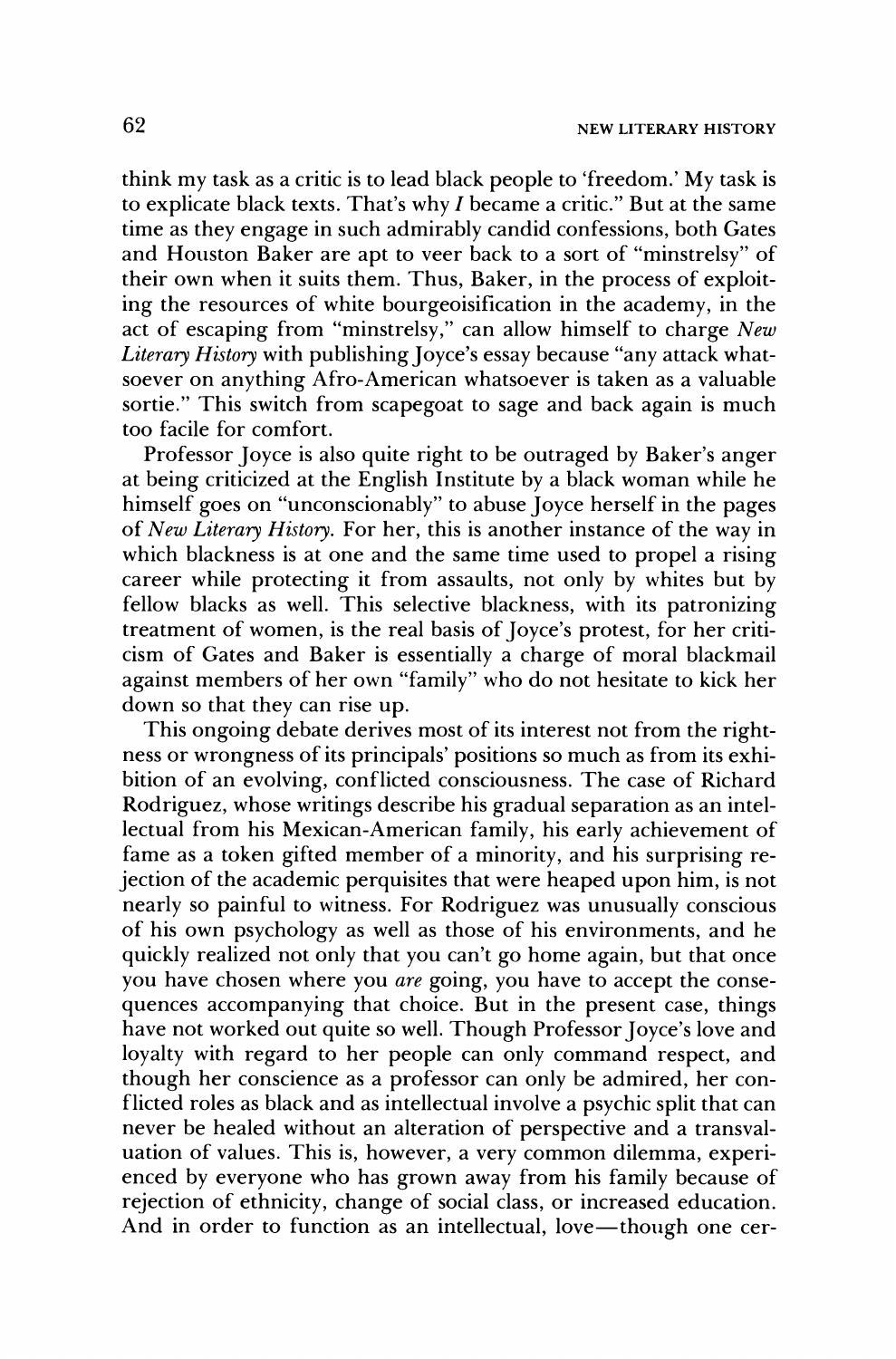tainly doesn't like to say it—is simply not enough. (I think, however, **that Professor Gates has blundered in citing Tina Turner on this matter, for it betrays his somewhat hardboiled and excessively "play**ful" postmodern sensibility—and there is a point at which "playful" **melts into "irresponsible.")** 

**But Professor Joyce has, nevertheless, caught Gates and Baker at a very vulnerable point not only in their own careers but in the careers of black studies and black liberation as well. There is no doubt that their services to black studies have been immense. They have lifted them out of the "right-on" folk-sentimental mutual backslapping of the sixties and given respectability to a university department that more often than not was hard pressed to justify its existence beyond power politics. But they have not yet come fully to terms with bourgeoisification, not only its profound connection to white mainstream culture, but their own indebtedness to it, without which they wouldn't even exist in their sometimes smug present incarnations. Like many other kinds of privileged intellectuals, they have yet to appreciate the general desirability of being middle class in America-even while enjoying its benefits-or to realize the extent to which they have not pulled themselves into it by their own bootstraps, even with all their superior gifts. Indeed, you don't have to be a neoconservative to recognize that individual success is less often due to prodigious gifts than to institutions that are already in place when you appear on the scene, institutions that have come about through other peoples' efforts rather than your own. Still, Gates's accomplishments are remarkable enough for him finally to throw away his two jumpsuits, to accept his bourgeois identity, to recognize Joyce's valid objections to various rootless (and ruthless) aspects of postmodern criticism, particularly in their application to black literature, and to acknowledge that both he and Professor Baker are now part of the Establishment, estranged from any supposed moral purity they may once have presumed to enjoy as blacks, while sharing the same obligations and liabilities as**  any other successful bourgeois professionals—obligations that must **be met not in some nebulous future when perfect justice reigns on earth and racism has disappeared, but right now. Perhaps that's what love's got to do with it.** 

## **NORTH BARRINGTON, ILL.**

## **NOTES**

**<sup>1</sup> Joyce A. Joyce, "The Black Canon: Reconstructing Black American Literary Criticism"; Henry Louis Gates, Jr., "'What's Love Got To Do with It?': Critical Theory, Integrity, and the Black Idiom"; Houston A. Baker, Jr., "In Dubious Battle"; and**